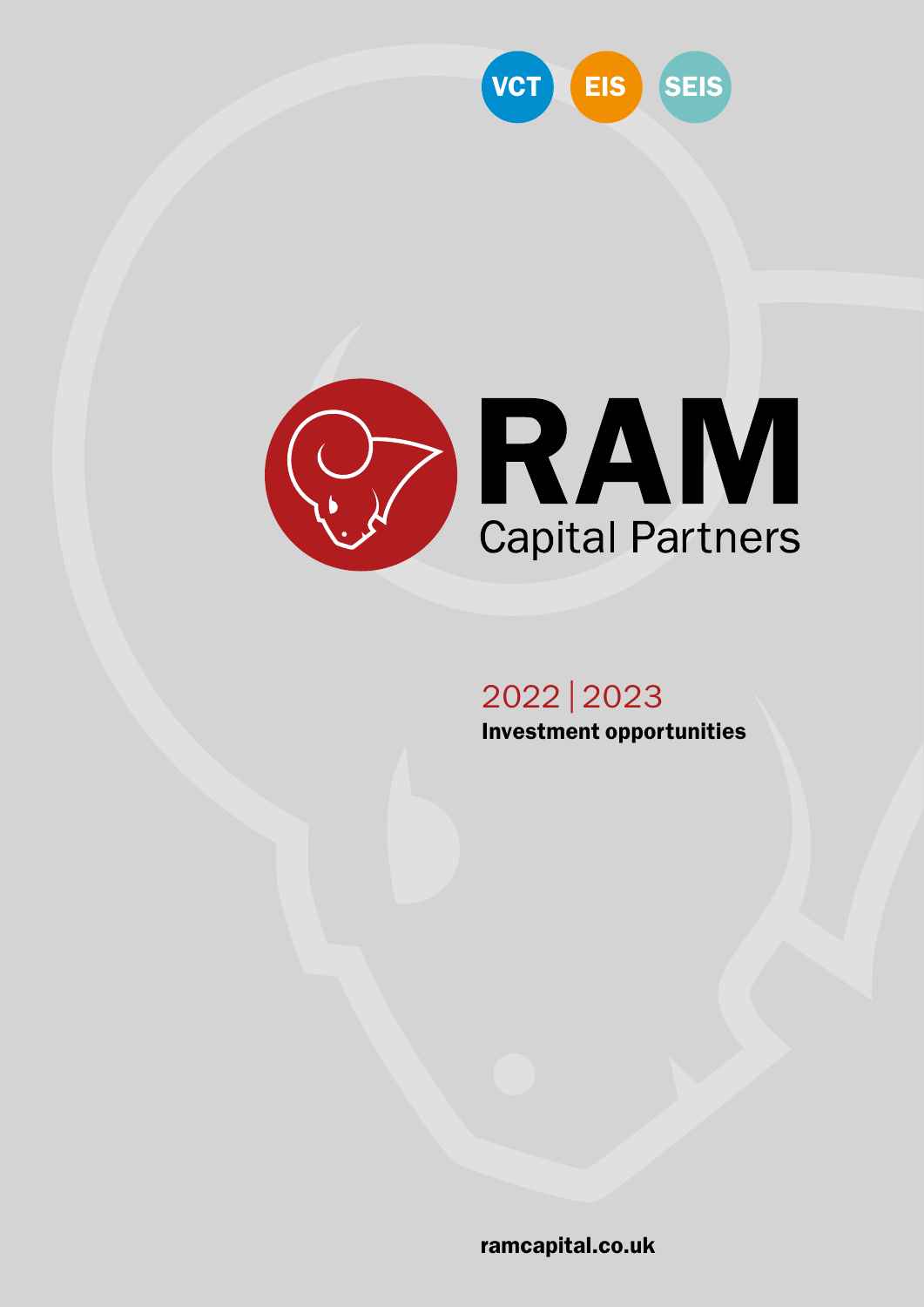### About us

**RAM Capital Partners** ('RAM') represent many of the leading investment managers and product providers within the tax efficient market, as judged both by funds raised and according to independent industry commentators.

The team at RAM has been involved with raising over £2.5bn for VCTs, EISs and related tax efficient products, with nearly £1.8bn of this being since RAM was incorporated in 2007.

### Tax Reliefs compared

|                                | <b>VCT</b>      | <b>EIS</b>          | <b>SEIS</b>                |
|--------------------------------|-----------------|---------------------|----------------------------|
| Income Tax Relief - up to      | 30%             | 30%                 | 50%                        |
| <b>CGT Deferral - up to</b>    | N/A             | 28%                 | N/A                        |
| Dividends / Income             | Tax Free        | Taxable             | Taxable                    |
| <b>Capital Growth</b>          | <b>Tax Free</b> | <b>Tax Free</b>     | Tax Free                   |
| <b>Max. Size of Investment</b> | £200,000        | £2,000,000*         | £100,000                   |
| CGT Deferral / CGT Reduction   | N/A             | <b>Unlimited</b>    | CGT rate reduced<br>by 50% |
| Carry Back / Carry Forward     | N/A             | CGT 3 years/+1 year | N/A                        |
| <b>Income Tax Carry Back</b>   | N/A             | <b>Yes</b>          | Yes                        |
| <b>Inheritance Tax Benefit</b> | <b>No</b>       | Yes (after 2 years) | Yes (after 2 years)        |
| <b>Loss Relief</b>             | <b>No</b>       | <b>Yes</b>          | Yes                        |

Investors can invest a maximum of £200k in VCTs, £2m in EISs and £100k in SEIS per person per tax year. These amounts enable investors to qualify for the maximum income tax breaks available, subject to an individual investor having a sufficient income tax liability to utilise these levels of relief.

\*From 6 April 2018, the maximum investment in EIS was increased to £2m – but at least £1m of the £2m allowance must be in 'knowledge-intensive' companies.

RAM Capital does not give tax advice to investors or their advisers – the table above reflects our current understanding of the different types of potential reliefs available – potential investors and their advisers should always seek independent expert taxation advice. Tax reliefs available depend upon an individuals circumstances and these reliefs are subject to change in the future.

### [ramcapital.co.uk](https://ramcapital.co.uk)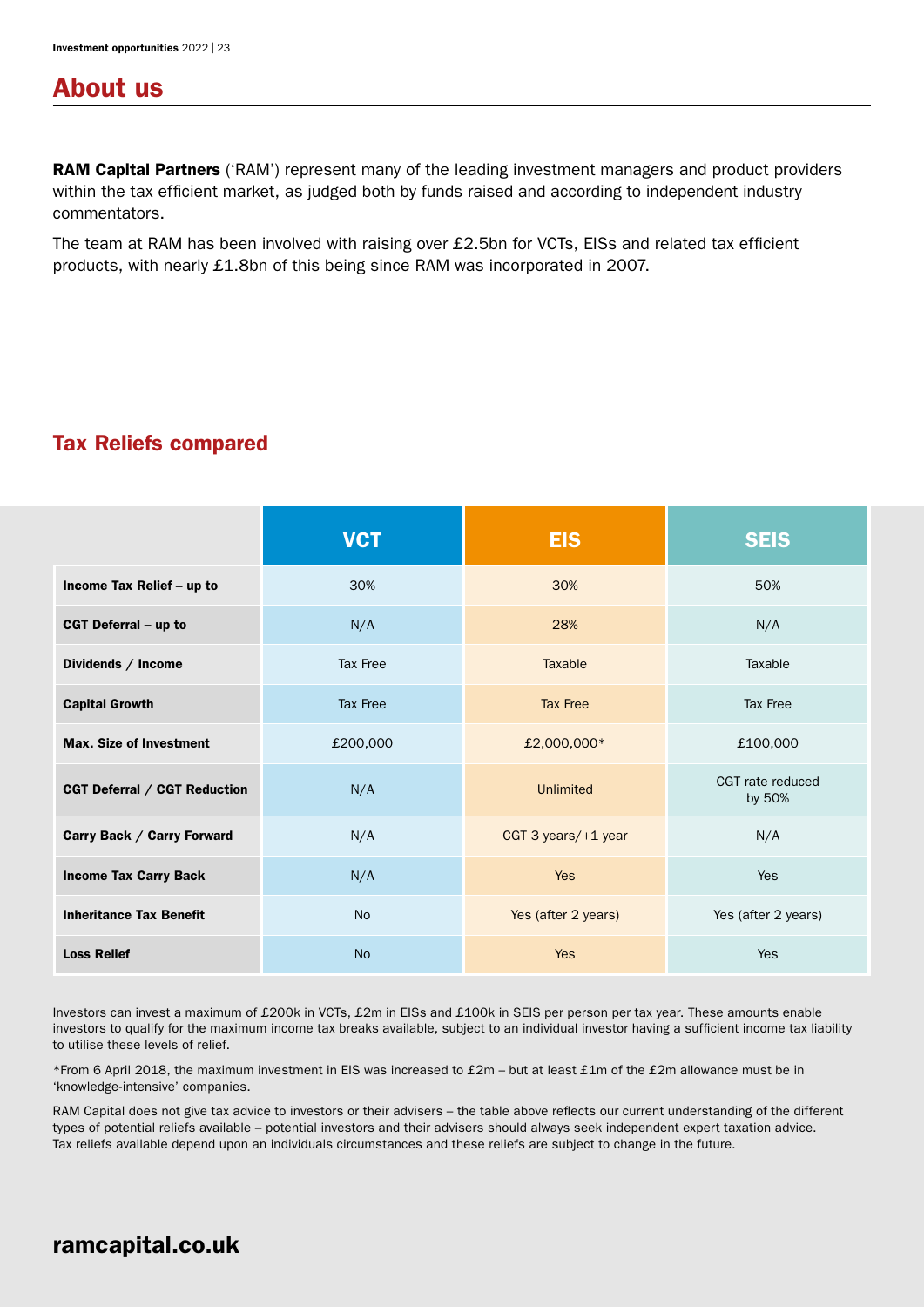



#### Gresham House Asset Management Limited

### Baronsmead VCTs

#### Manager Profile

- Gresham House is a specialist alternative asset manager providing funds, direct investments and tailored investment solutions, including co-investment across a range of highly differentiated alternative investment strategies
- £6.5bn AUM\*
- Strong balance sheet (net cash and realisable assets) and supportive long-term shareholder base
- Healthy pipeline for growth: Organic through structural growth of alternative asset allocation;

Acquisitions alongside management value-add in terms of distribution, central functions and product development

#### Product Overview

- Investment objectives to achieve long-term returns for private investors, including tax free dividends
- Baronsmead Venture Trust annual average dividends paid since launch in April 1998 of 7.6p per share#
- Baronsmead Second Venture Trust annual average dividends paid since launch in January 2001 of 7.7p per share#

#### Venture Capital Trusts Venture Capital Trusts



#### YFM Equity Partners

# British Smaller Companies VCTs

#### Adviser Profile

- Long established and highly successful VCT Manager celebrating 40th Anniversary in 2022
- One of the largest teams of VCT fund managers in the country
- Offices in London, Birmingham, Leeds, Manchester and Reading

#### Product Overview

- 1 year (Net Asset Value Total Return) IRR BSC 29.0%. BSC2 27.5% – to 31 December 2021
- 3 year (Net Asset Value Total Return) IRR BSC 13.1%, BSC2 12.3% – to 31 December 2021
- 5 year (Net Asset Value Total Return) IRR BSC 9.5%, BSC2 9.1% – to 31 December 2021
- Total Return increases in the 21 months to 31 December 2021 of 53.0% (BSC) and 50.8% (BSC2) of the respective net asset values at 31 December 2021
- Low AMC with only 1% on cash held over £15m for BSC and £10m for BSC2
- Both VCTs are ranked in the top five over the last year and top ten over the last five years as reported by the AIC (source – VCT Generalist NAV total return index compiled by the AIC)

\* As at 31 December 2021.

# As at 31 March 2022.

Minimum investment £3,000

Launch date Fully Subscribed Minimum investment £6,000

Launch date Fully Subscribed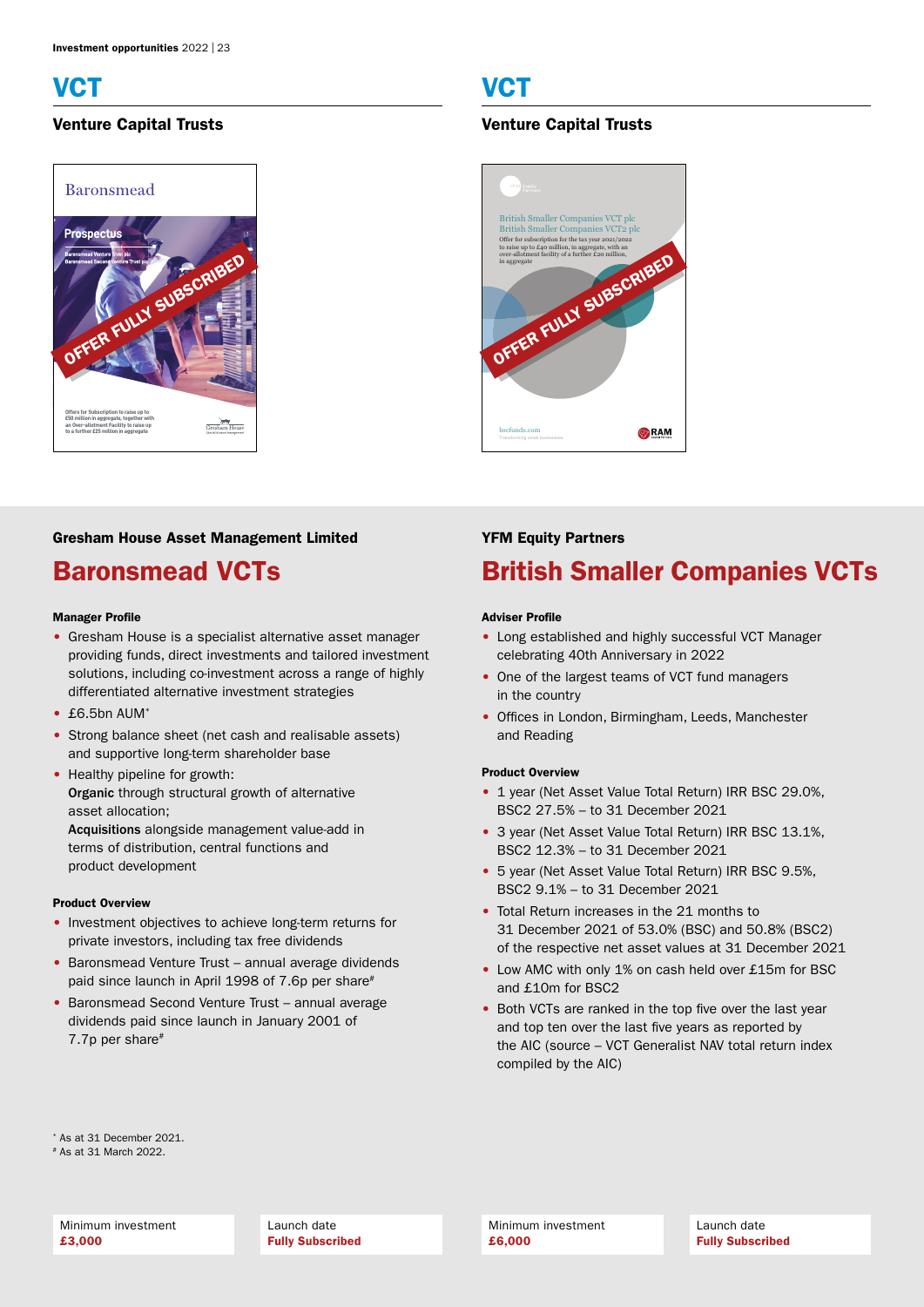

### Venture Capital Trusts



# EIS

#### Enterprise Investment Scheme



### Elderstreet Investments Limited

# Molten Ventures VCT

#### Manager Profile

- Molten Ventures VCT (new TIDM ticker 'MVCT') is the new name for Draper Esprit VCT
- Fund manager is 100% owned within the Molten Ventures plc group. Molten Ventures plc is one of the leading and most active European venture capital investors – it is listed on the LSE and is a constituent of the FTSE250 index
- Molten Ventures VCT has a current Tax Efficient Review score of 87/100 having been re-rated up three times since 2016
- Molten Ventures VCT operates alongside the top rated Molten Ventures EIS funds (TER 89/100)

#### Product Overview

- Molten Ventures' funds are deploying capital into innovative and high growth European technology companies, following an established strategy that has operated successfully since 2006
- Significant growth, innovation, R&D and job creation within portfolio companies
- Immediate access to an established and diversified portfolio including 30+ new companies from the Molten Ventures deal flow over the past five years
- The first 'unicorn' company has emerged from the portfolio as Thought Machine raised over \$200m at over \$1bn valuation
- Molten Ventures VCT co-invest with Molten Ventures EIS and the larger balance sheet funds of Molten Ventures plc with a focus on 'late stage' and/or larger earlier stage investments of £5m-£25m+
- Consistent track record of paying annual dividends (current Board target 5%)

Launch date Under Review

#### Ascension Ventures Ltd

# Ascension EIS Fund

#### Manager Profile

- A specialist early-stage investor since 2013, the Ascension team (14 individuals) has spent the majority of their careers investing in and managing technology businesses
- Ascension Venture Partners (16 individuals) each own a stake in the business and have multiple \$100m+ and \$1bn+ exits from their own businesses and angel investments
- 30+ Mentors contribute their expertise in building businesses ranging in size from startups to global companies operating in the Fund's tech sectors
- Eight recent exits and 67+ Ascension investments valued  $at > 200%$
- Four Ascension maturing Funds passed or closing in on 300% value: SEIS '15, SEIS '16, SEIS '19, EIS '17

#### Product Overview

- An EIS evergreen fund with four closes per tax year providing investors with a portfolio of at least eight EIS Qualifying businesses, each typically raising between £2m-£4m
- Target return of £3.00 per £1.00 invested over 3 to 6 years, excluding tax reliefs
- Low, transparent, fully aligned and tax efficient: 5% investor subscription fee and 1% deferred annual management fee (5-year cap, payable only on realisations)
- Key focus areas are FinTech, Commerce, Sustainability, New Work, Next Gen Media, Health and Deep Tech
- All investments have received EIS Advance Assurance prior to investment

Minimum investment £25,000

Launch date Open/Evergreen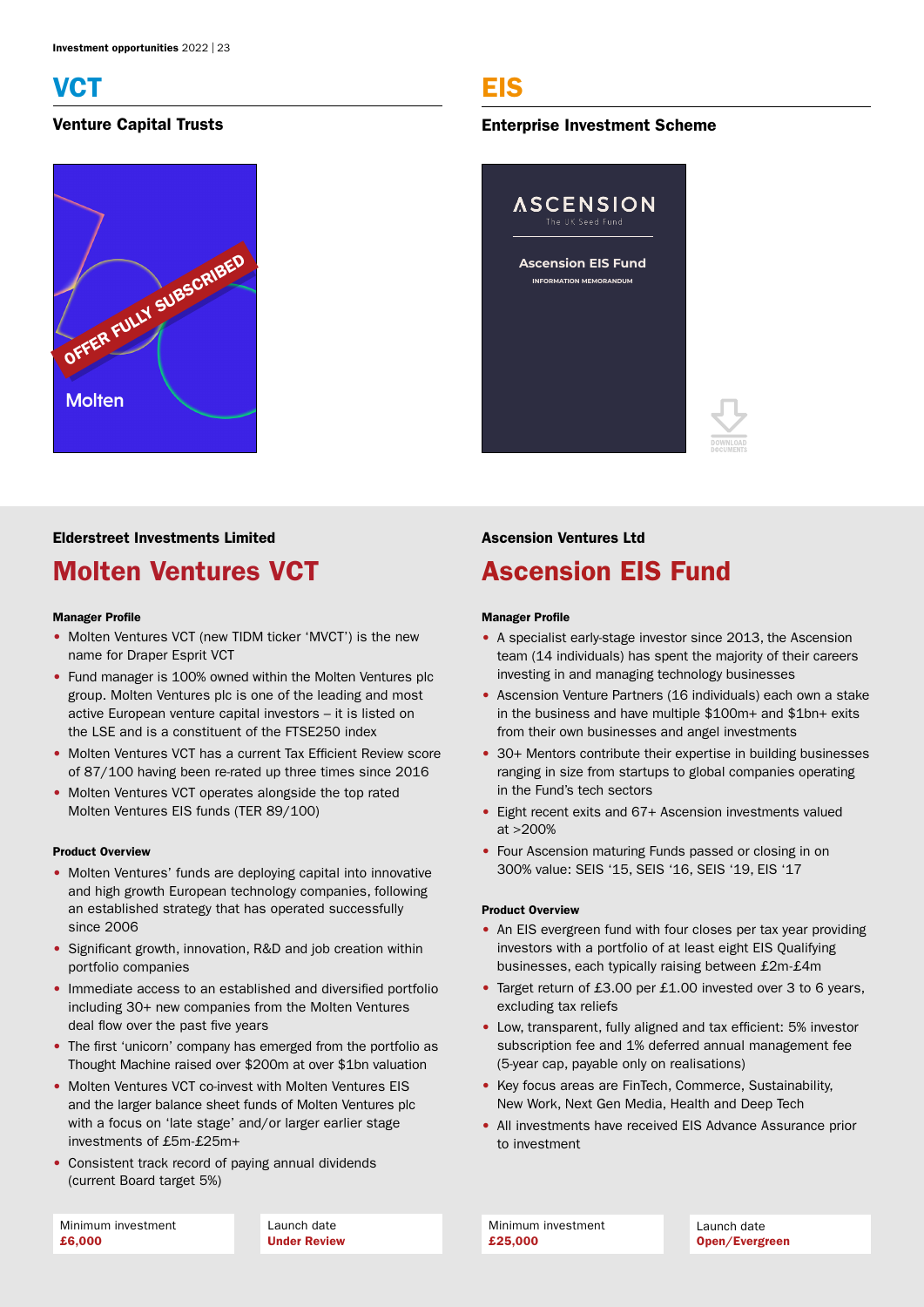### EIS

#### Enterprise Investment Scheme



# EIS

#### Enterprise Investment Scheme



#### Ascension Ventures Ltd

# Fair By Design Impact EIS

#### Manager Profile

- A specialist early-stage investor since 2013, the Ascension team (14 individuals) has spent the majority of their careers investing in and managing technology businesses
- Ascension Venture Partners (16 individuals) each own a stake in the business and have multiple \$100m+ and \$1bn+ exits from their own businesses and angel investments
- 30+ Mentors contribute their expertise in building businesses ranging in size from startups to global companies operating in the Fund's tech sectors
- Eight recent exits and 67+ Ascension investments valued  $at > 200%$
- Four Ascension maturing Funds passed or closing in on 300% value: SEIS '15, SEIS '16, SEIS '19, EIS '17

#### Product Overview

- Bi-annual industry leading impact reports, which measures the total reduction per portfolio company on the Poverty Premium (the extra cost of being poor)
- 'Lived Experience' work, by which Ascension, pre-investment, measures the efficacy of the products to ensure they can be utilised by all
- All investments have received EIS Advance Assurance prior to investment
- Low, transparent, fully aligned and tax efficient: 5% investor subscription fee and 1% deferred annual management fee (5-year cap, payable only on realisations)
- Target return of £2.50 per £1.00 invested over 3 to 6 years, excluding tax reliefs

#### Encore Ventures

### Molten Ventures EIS

#### Manager Profile

- Molten Ventures EIS is the new name for Draper Esprit EIS
- Top or joint-top rated EIS 2015, 2016, 2017, 2018, 2019, 2020, 2021 and 2022 by the Tax Efficient Review (89/100)
- Track record of exits and cash distributions to investors
- The fund manager is owned within the Molten Ventures plc group. Molten Ventures plc is one of the leading and most active European venture capital investors – it is listed on the LSE and is a constituent of the FTSE250 index

#### Product Overview

- Molten Ventures' funds are deploying capital into innovative and high-growth European technology companies, following an established strategy that has operated successfully since 2006
- Significant growth, innovation, R&D and job creation within portfolio companies
- Target portfolio of 8-12 investments, invested over 12-18 months
- 3-5 year target time horizon to exit for each company investment
- EIS portfolio companies Thought Machine and Graphcore have both achieved so-called 'unicorn' status (having valuations of over \$1bn valuation)
- Molten Ventures EIS co-invest with Molten Ventures VCT and the larger balance sheet funds of Molten Ventures plc with a focus on 'late stage' and/or larger earlier stage investments of £5m-£25m+
- Quarterly fund raising closes 5 January, 5 April, 5 July, 5 October

Launch date Open/Evergreen Minimum investment £25,000

Launch date Open/Evergreen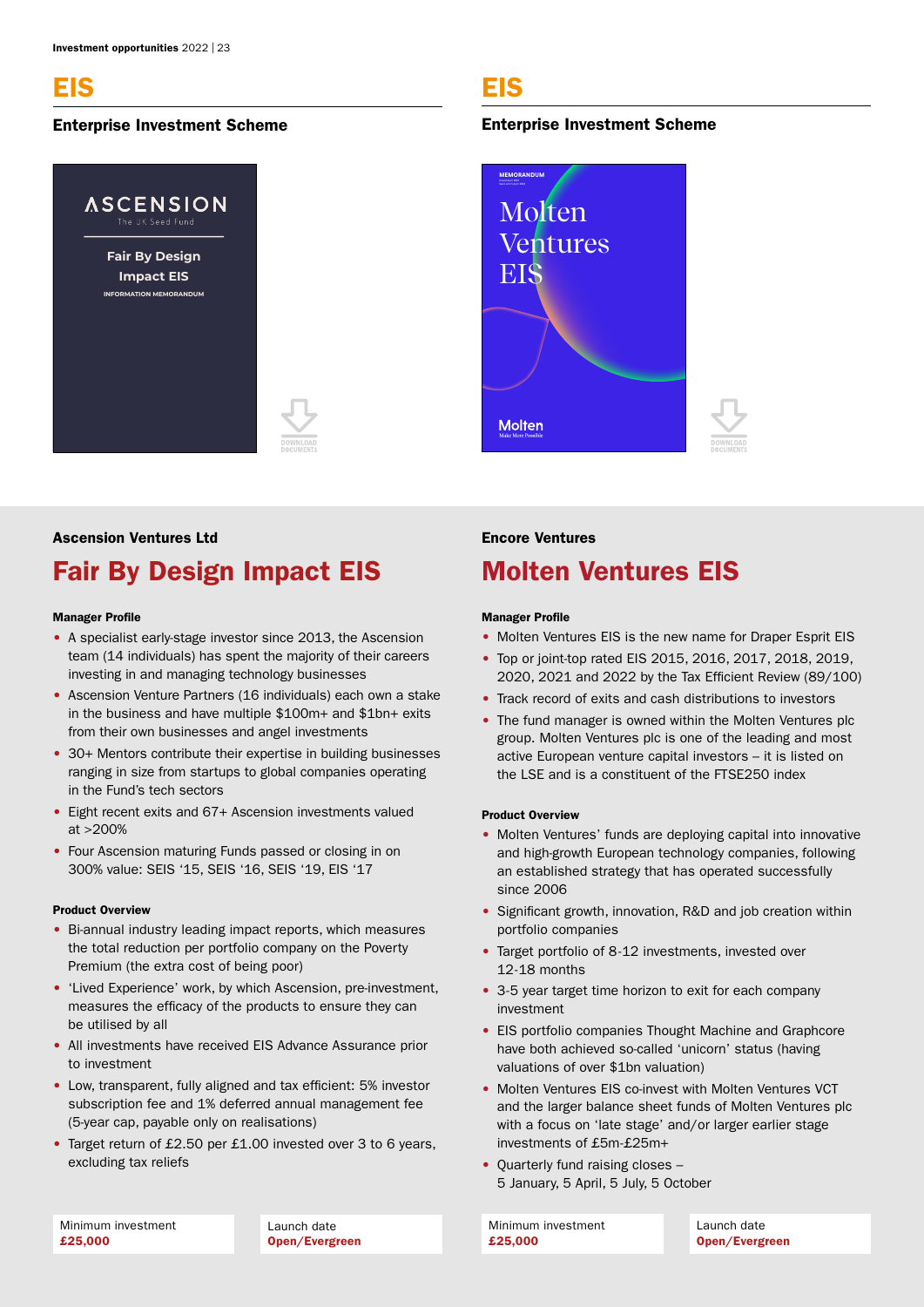

#### Seed Enterprise Investment Scheme



### Ascension Ventures Ltd

### Ascension SEIS 2021

#### Manager Profile

- A specialist early-stage investor since 2013, the Ascension team (14 individuals) has spent the majority of their careers investing in and managing technology businesses
- Ascension Venture Partners (16 individuals) each own a stake in the business and have multiple \$100m+ and \$1bn+ exits from their own businesses and angel investments
- 30+ Mentors contribute their expertise in building businesses ranging in size from startups to global companies operating in the Fund's tech sectors
- Eight recent exits and 67+ Ascension investments valued at >200%
- Four Ascension maturing Funds passed or closing in on 300% value: SEIS '15, SEIS '16, SEIS '19, EIS '17

#### Product Overview

- An Annual SEIS Fund, providing investors with a portfolio of between 12-14 qualifying businesses, each typically raising up to £2m
- Target return of £3.00 per £1.00 invested over 3 to 6 years, excluding tax reliefs
- Low, transparent, fully aligned and tax efficient: 5% investor subscription fee and 1% deferred annual management fee (5-year cap, payable only on realisations)
- Key focus areas are FinTech, Commerce, Sustainability, New Work, Next Gen Media, Health and Deep Tech
- All investments have received EIS Advance Assurance prior to investment

Launch date Under Review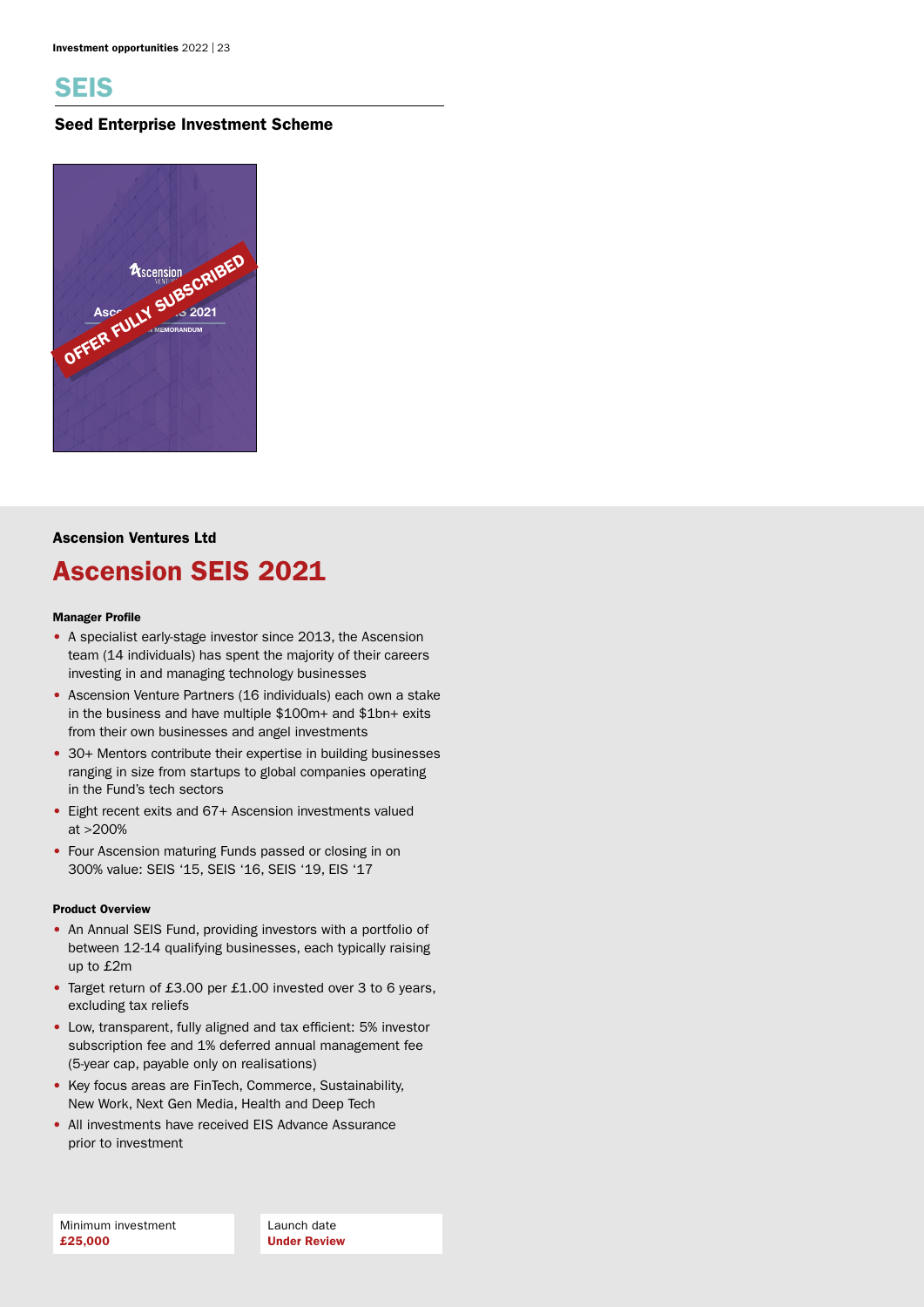### Contact us

For further information, please contact:

RAM Capital Partners LLP 4 Staple Inn, London, WC1V 7QH

Telephone: 020 3006 7530

Email: taxsolutions@ramcapital.co.uk

### [ramcapital.co.uk](https://ramcapital.co.uk)



# The RAM Capital team

### Lenny Norstrand

Lenny was born in Denmark and moved to the UK when he was 11 years old. He was educated at Cranleigh School and has a Masters Degree in Corporate and International Finance from Durham University.

Lenny has 28 years experience in the City where he started as an institutional broker at Société Generale in 1994. Later he worked as a Manager at Noble & Company in their Corporate Finance Division. In 2002 Lenny was appointed Divisional Director of Corporate Finance at Brewin Dolphin Securities where his main role was to establish and head the Brewin Dolphin Tax Solutions team.

Lenny founded RAM Capital Partners LLP in 2007.

### Matthew Brown

Matt was born in Essex and has been in financial services for 40 years.

Having previously worked for Medical Sickness, Prudential and Guinness Flight, he then set up his own IFA company Argent Consulting before spending five years as Marketing Manager with Downing Corporate Finance marketing VCTs and EISs. For the last two years of his 'employed' career, Matt was Head of Intermediary Sales at Close Investments before becoming a partner at RAM in 2007.

Matt is a Fellow of the Chartered Institute for Securities & Investment.

### Jane Eva

Jane graduated from the College of St Paul and St Mary in Cheltenham with a BEd degree in Physical Education.

She taught PE before retraining to become a primary school teacher at Homerton College in Cambridge. She then taught for many years in a local preparatory school in Chelmsford. Whilst bringing up her family she also worked in the family sportswear business.

Having always wanted to work in London, and seeking a career change, Jane joined RAM Capital Partners as PA in 2014.